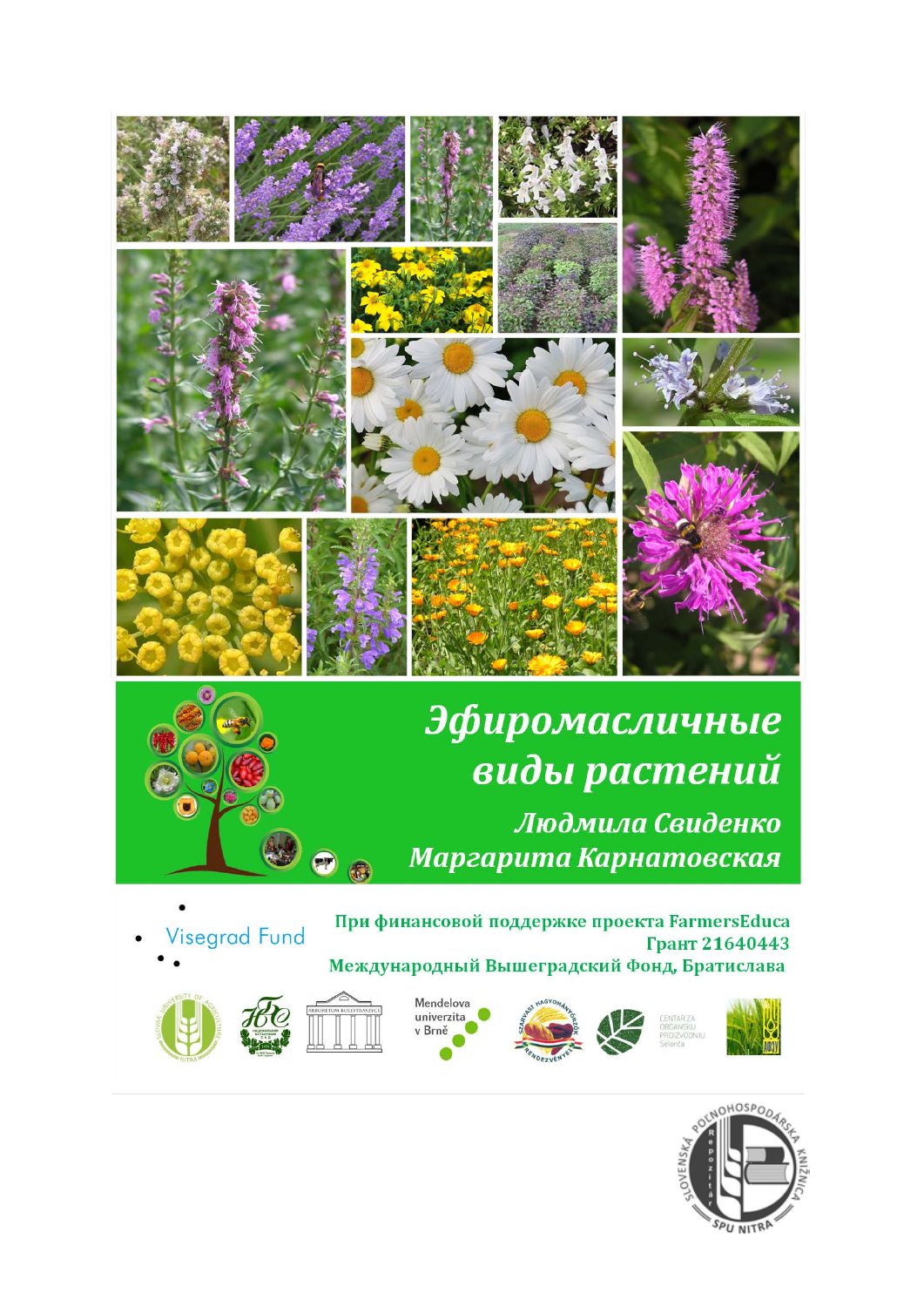## **Slovak University of Agriculture in Nitra Faculty of Agrobiology and Food Resources Institute of Biodiversity Conservation and Biosafety**

**Liudmyla Svidenko, Marharyta Karnatovska**

# **Essential Oil Plants**

**Publication for Specialized Courses of the International Project**

## **FarmersEduca**

### **Neglected and Underutilized Species in the Socio-Economic Rural Development**

**Project Supported by the Visegrad Fund from Visegrad Grant No. 21640443 (2017-2018)**

**ISBN 978-80-552-1850-2** 

DOI: <https://doi.org/10.15414/2018.fe-9788055218502>

**Nitra, 2018**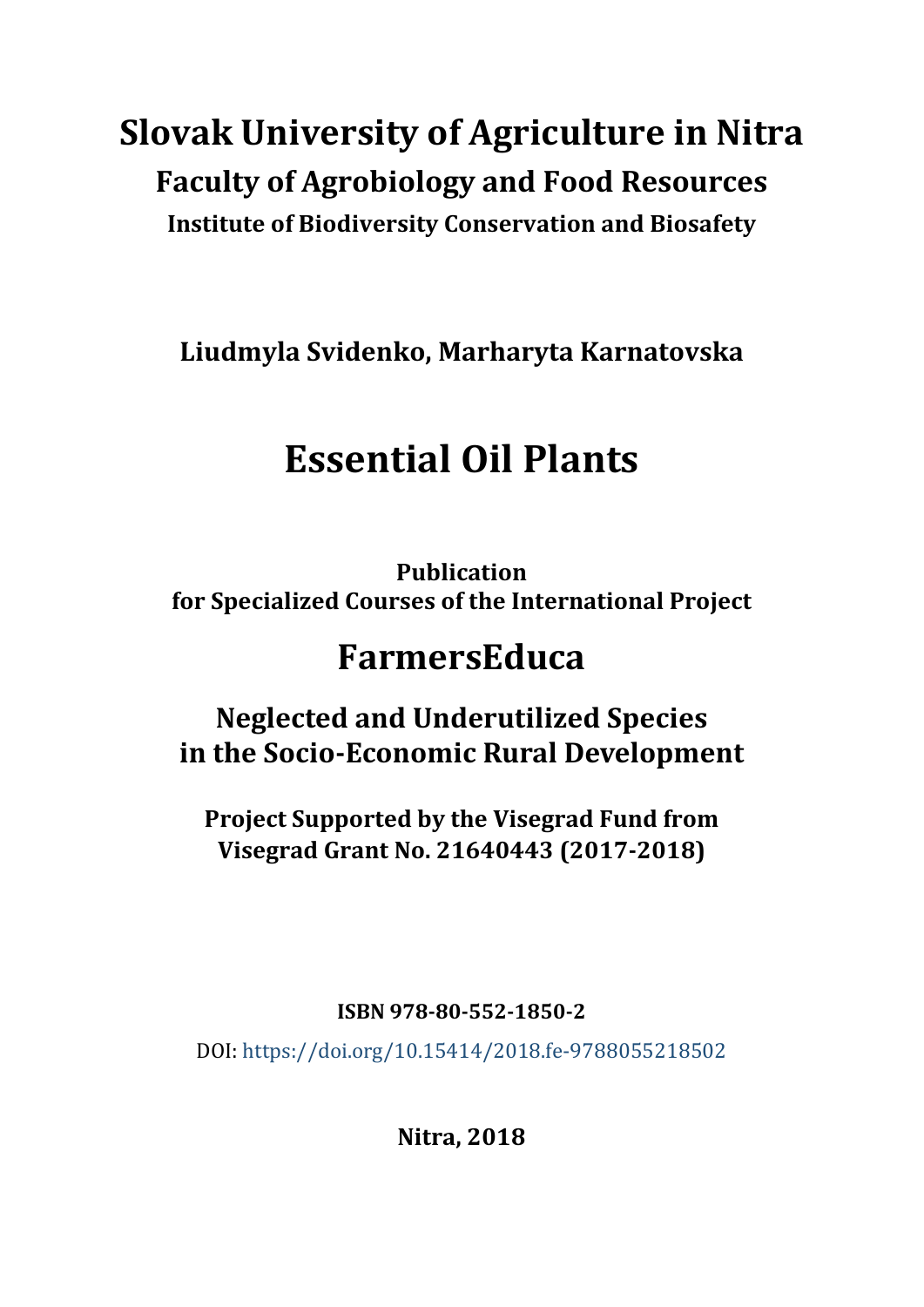### **Experts from V4 group and other partner institutions participating in the international project** *FarmersEduca*



Arboretum and Institute of Physiography in Bolestraszyce, Poland

Mendel University in Brno, Faculty of Horticulture in Lednice, Czech Republic

> Sarvas Association of Farmers "National Traditionalists",Sarvas, Hungary

M.M. Gryshko National Botanical Garden of Ukraine National

Academy of Sciences, Kyiv, Ukraine



Association of Farmers and Private Landowners in the Transcarpathian Region, Ukraine

> Center of Organic Production, Selenca, Republic of Serbia

Textbook presents the results of research and educational institutions and experts involved in the international network **AgroBio***Net* oriented for the realization of international research, education and development program entitled "Agrobiodiversity for improving nutrition, health, and life quality" which solves the problems of preservation, assessment and use of traditional, less known, less-used and forgotten kinds of plants.

In this textbook are also presented results from the solution of research projects that has been supported by the Operational Programme Research and Development of the European Regional Development Fund:

**ITEBIO** ITMS 26220220115 Support of technologies innovation for special bio-food products for human healthy nutrition

**TRIVE** ITMS 26110230085 Development of International Cooperation for Purpose of the Transfer and Implementation of Research and Development in Educational Programs

**AgroBioTech** ITMS 26220220180 Building Research Centre

**BioFood** ITMS 26220220115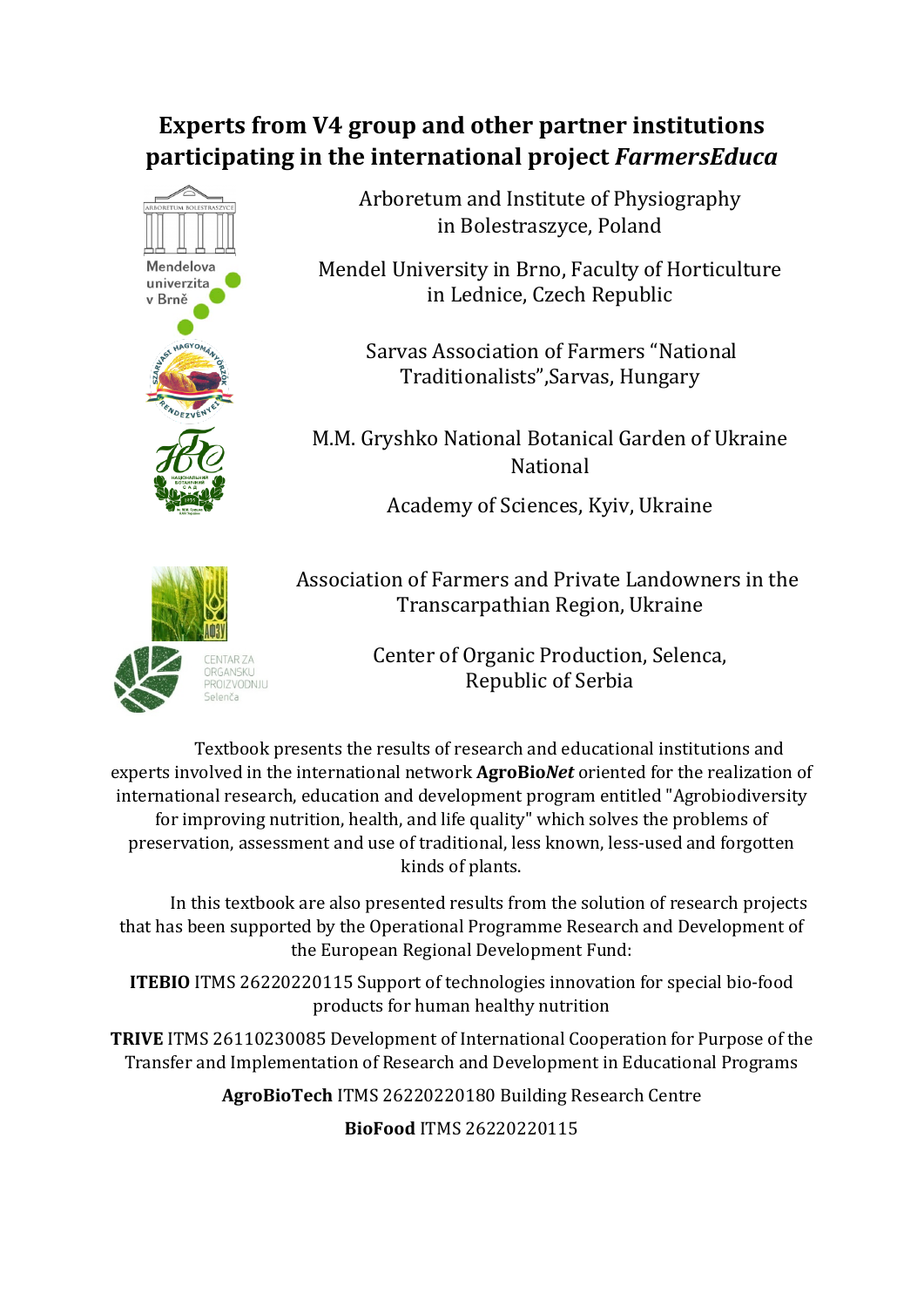#### **RESUME**

### **Liudmyla Svidenko, Marharyta Karnatovska Essential Oil Plants**

The production of essential oils in certain regions of the globe is more or less differentiated depending on the composition of the local flora and the physical and geographical conditions suitable for the culture of certain plant species. Essential oils are raw materials for many industries. Most of the oils are consumed by the perfume and cosmetics industry. Many essential oils have medicinal properties and they used in medicine.

In Ukraine, currently an assortment of essential oils is very limited and doesn´t completely satisfy the needs of essential oil, perfume and cosmetics industry of the country. Out of 3000 identified species of essential oil plants just around 20 are cultivated in Ukraine, while in the world practice 200 kinds are used for production of perfumery and cosmetics. A significant amount of essential oils is imported to Ukraine from abroad, for which large amounts of money are spent.

Now, in connection with the economic recovery, it is important to expand the range of essential oils and create a raw material base for their production through research and involvement of possible zones of growing aromatic plants in Ukraine. Many species of aromatic plants are introduced into the conditions of the southern steppe of Ukraine. As a result of many years of research, their biological features and economically valuable features have been studied. Plants grown in this region have a satisfactory amount of essential oil of good quality.

The book summarizes the available information on morphology, biology, biochemistry and gives the main economic characteristics of 30 species of aromatic plants, such as *Ocimum gratissimum* L., *Ocimum basilicum* L., *Ocimum tenuiflorum* L., *Tagetes lunulata* Ortega, *Helichrysum italicum* (Roth.) G. Don., *Origanum vulgare* L., *Hypericum perforatum* L., *Dracocephalum moldavica* L., *Hyssopus officinalis* L., *Calendula officinalis* L., *Nepeta cataria* var. *citriodora* Beck., *Lavandula angustifolia* Mill., *Agastache foeniculum* (Pursh) Kuntze*, Majorana hortensis* Moench.*, Melissa officinalis* L., *Monarda fistulosa* L., *Mentha piperita* L., *Artemisia balchanorum* Krasch., *Artemisia taurica* Willd., *Perovskia atriplicifolia* Benth., *Rosa damascenа* Mill., *Matricaria chamomilla* L., *Ruta graveolens* L., *Thymus vulgaris* L., *Foeniculum vulgare* Mill., *Satureja montana* L., *Satureja hortensis* L., *Salvia officinalis* L., *Salvia sclarea* L., *Elsholzia stauntonii* Benth.

The value of these plants as a source of essential oil is given. Here are recommendations for the most effective timing of harvesting of plant raw materials and its practical use. The best ways of reproduction are offered. For each type are examples of use in the food industry, in folk and modern medicine, in everyday life.

The purpose of this publication is to give a description of perspective aromatic plants and recommendations for their cultivation, as well as the use of essential oils and floral raw materials. Many aromatic plants proposed for cultivation have decorative properties, a long flowering period, a pleasant aroma, frost and drought resistance. The use of plants containing phytoncides in the greening of settlements will´ve a healing effects for humans.